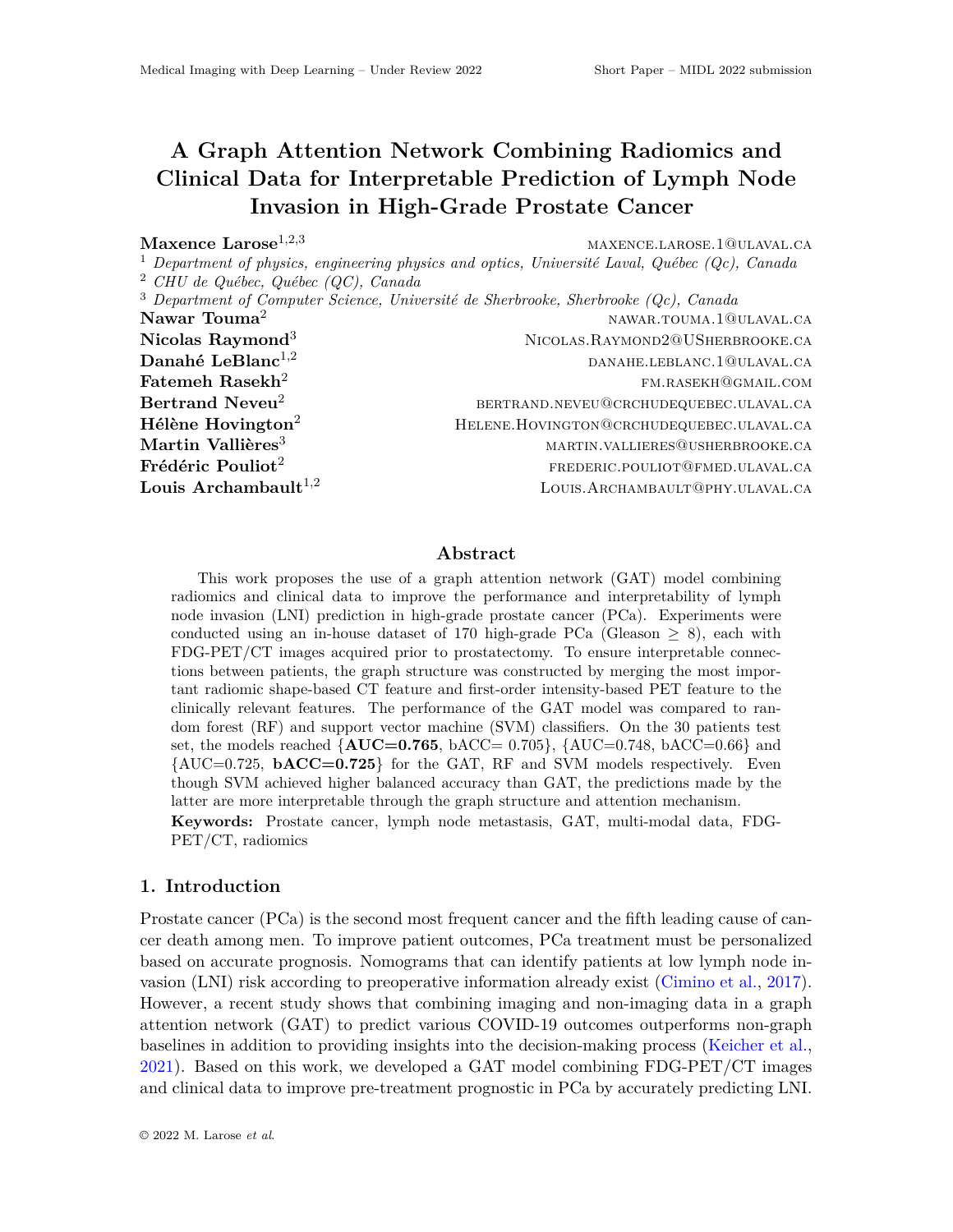# **2. Methods**

As detailed below, Figure [1](#page-1-0) depicts the processing pipeline, the graph structure and the attention mechanism relating similar patients during inference.



<span id="page-1-0"></span>Figure 1: **(a)** GAT model that combines both radiomics features with clinical data to predict LNI. **(b)** Graph constructed by connecting each node to its 7 nearest neighbors. **(c)** Subgraph showing the attention mechanism for a single test patient.

**Dataset:** Patients in this cohort were all diagnosed with advanced prostate cancer with Gleason scores higher than 8 at biopsy. The clinical variables included age, pre-operative PSA score, primary and secondary Gleason scores and clinical stage. Each patient had pre-operative FDG-PET/CT images and the prostate was manually delineated on the CT.

**Radiomic feature extraction and categories:** A total of 195 radiomic markers were extracted from the images using [PyRadiomics](https://github.com/AIM-Harvard/pyradiomics). The extracted radiomic features were separated into four categories based on modality-specific relevance and interpretability potential: (i) CT shape-based features; (ii) CT intensity-based features (first-order and texture); (iii) PET first-order intensity features; and (iv) PET texture features. The features of the four groups were independently ordered by Gini importance.

**Graph structure construction:** The graph structure was constructed using a k-nearest neighbor method based on mutual information task-weighted cosine similarity between patient features, with  $k = 7$  neighbors for the final model (Figure [1](#page-1-0)b). To maximize the interpretability of the graph edges, only the clinical features combined with the single most important CT shape and PET first-order intensity features were used in this step.

**Graph node features:** To focus on features carrying useful information, the node features used for training the graph node prediction task were a combination of : (i) clinical features; and (ii) the five most important features from each of the four radiomics categories.

# **3. Experimental results**

**Experimental setup:** Our proposed method is based on graph attention layers (GAT) [\(Veličković et al.](#page-2-2), [2018\)](#page-2-2) and was implemented using the [Deep Graph Library](https://github.com/dmlc/dgl). The repre